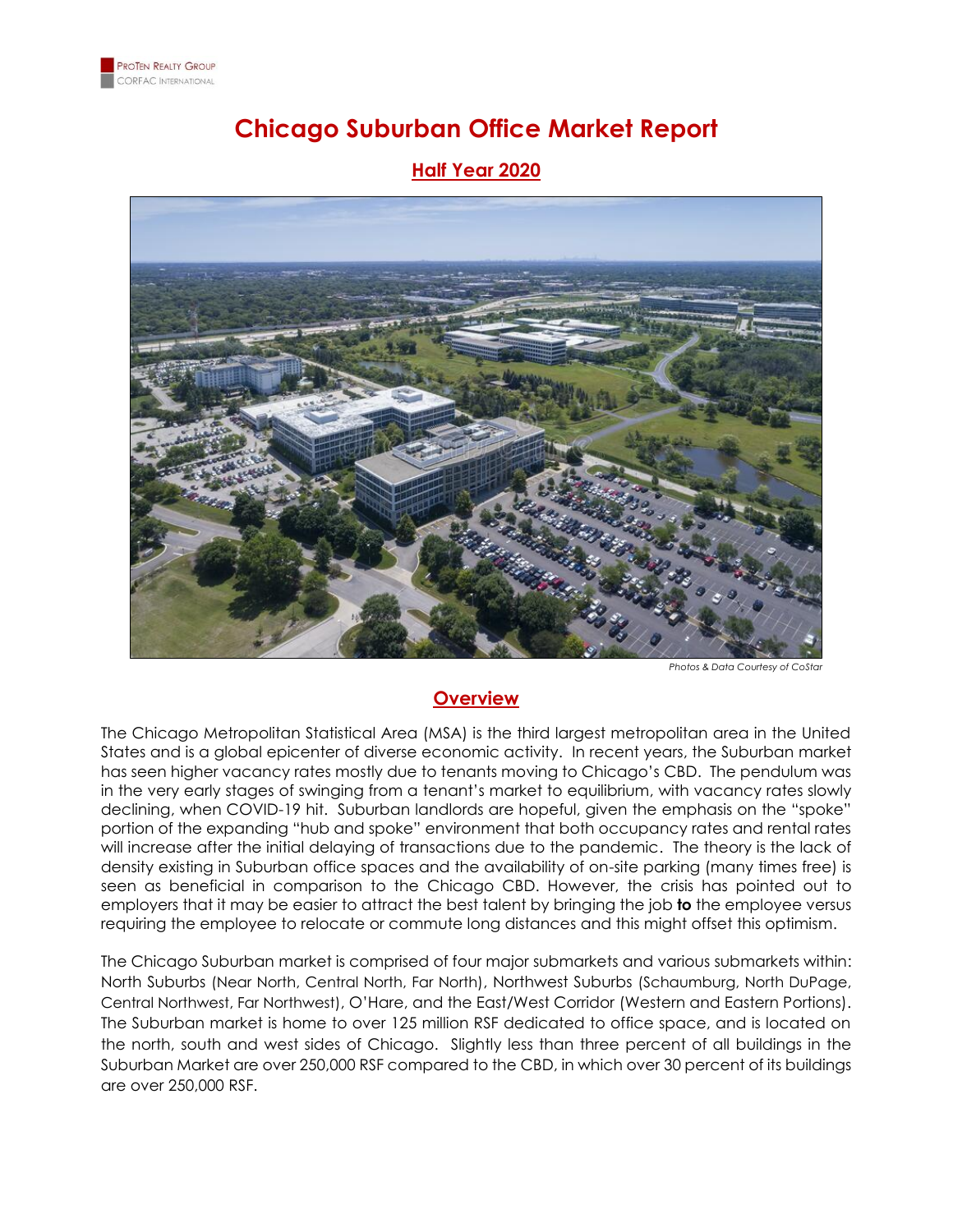The map below displays the Suburban market geography and also illustrates the ability to limit density in those markets versus the CBD. Per CoStar, Chicago's Suburban tenants generally maintain an average of approximately 280 RSF (+55% more vs. the CBD) of office space per employee, with the CBD market average being less than 180 RSF/employee. In contrast, one way in which the Suburban market and CBD market align is in terms of Class A and B spaces versus Class C spaces. Much like the CBD, only 16% of buildings over 20,000 RSF in the Suburban market are Class C, while 84% of the market are Class A or Class B buildings.



## **Rent and Vacancy**

The overall Suburban vacancy is relatively stable (+.3 percentage point versus a year ago). For many organizations, it is difficult to work on new office deals when a majority or large percentage of workers are still primarily working from home. Many organizations are looking to either extend their leases for a shorter term or look at adding smaller offices elsewhere in the suburbs (or other markets) with shorter term leases.

Given the lack of transactions and the longer time to complete transactions, it is hard to determine how much vacancy rates will change once leases start to expire. However, it appears the Suburban market is better equipped to handle these restrictions due to the lower density in office space and the fact most employees drive to work versus taking public transportation.

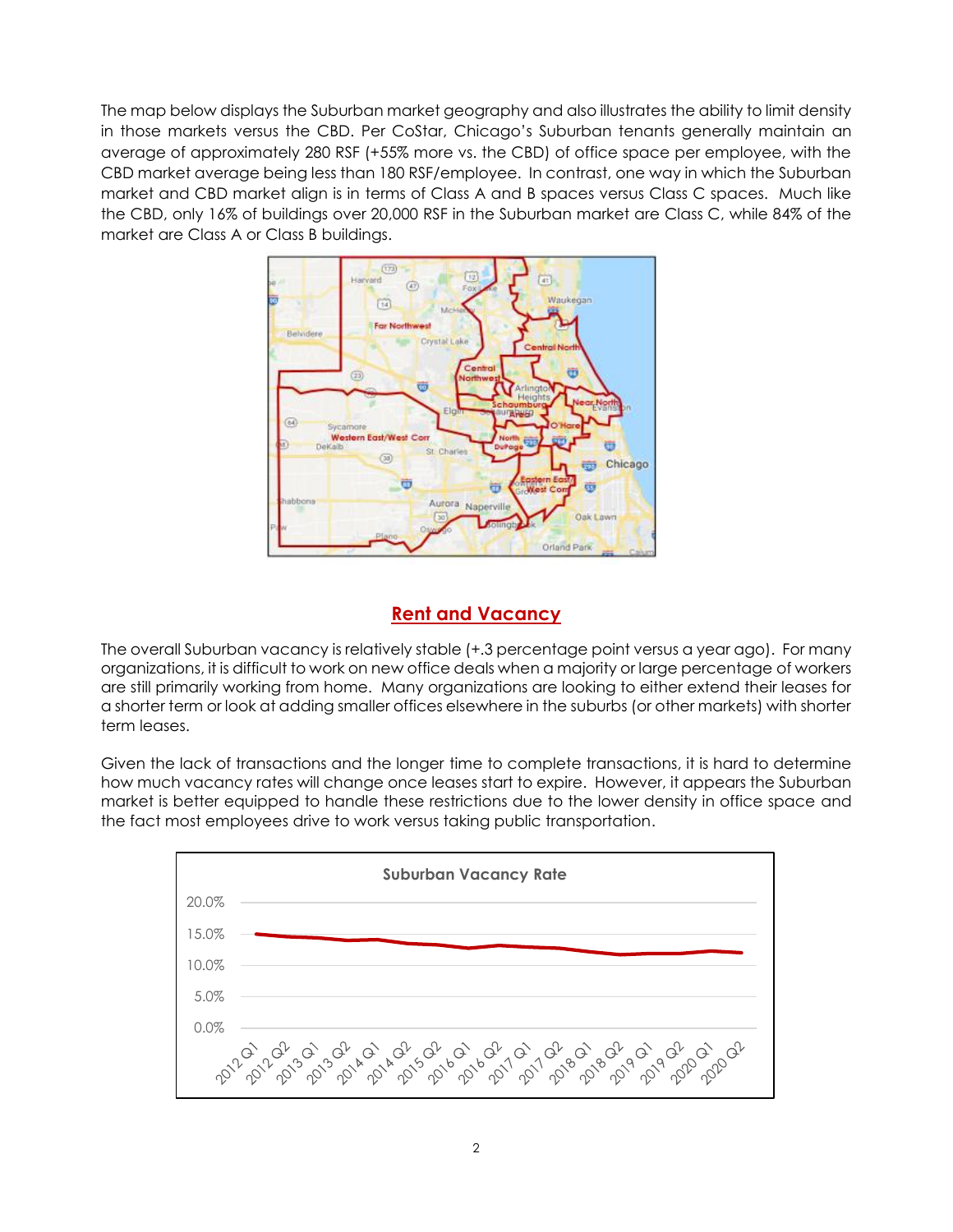Market rent, with a lagging response to immediate adjustments, is expected to follow the inverse trend to vacancy rates: it is expected to fall as vacancy rates increase. In the first half of 2020 the average asking rent remained relatively stable. Future expected percentage increases are unknown due to landlord hesitancy to change asking rates, the lack of transactions, and the unknown long term impact of the pandemic.

As shown in the chart below, the rent gap between the CBD and Suburbs is significant (it is almost twice as much). Although the Suburban overall average asking rate from end of last year has only decreased slightly, both the O'Hare and Northwest submarkets have shown a significant decrease (over \$1.20/RSF).

| <b>Chicago Submarkets</b> | <b>Average Market</b><br><b>Rent/RSF in Q2 2020</b> | <b>Average Market</b><br>Rent/RSF in Q4 2019 |
|---------------------------|-----------------------------------------------------|----------------------------------------------|
| <b>CBD</b>                | \$42.44                                             | \$41.00                                      |
| Suburbs                   | \$23.32                                             | \$23.54                                      |
| $O'$ Hare                 | \$26.94                                             | \$28.42                                      |
| North Suburbs             | \$24.06                                             | \$24.98                                      |
| East / West Corridor      | \$22.48                                             | \$23.63                                      |
| Northwest Suburbs         | \$19.98                                             | \$21.20                                      |

The net consensus is that the impact will be less in the Suburban market than in the Chicago CBD given the most likely addition of satellite offices and the significantly lower starting rental rates which existed pre-pandemic.

### **Leasing Overview**

Not surprisingly, leasing activity in Q2 2020 was the lowest of any quarter of the previous decade. Many organizations are opting to delay returning to the office full time in favor of working partially from home throughout the rest of the year or even into 2021. Additionally, with the technological advances of the last several years, and as COVID-19 has extended longer than expected, companies have found they can have a larger than expected part of their employees work from home effectively, and possibly, even permanently. The question remains once offices start going back to work, how will it impact people who are still working from home.

There have been a limited number of transactions to note in the first half of 2020, but some highlights include: Medline taking 152,000 RSF at 1950 Innovation Way in the North Suburbs, US Foods moving their HQ from one Riverway Plaza building to another at 9377 W Higgins Rd into 98,000 RSF in the

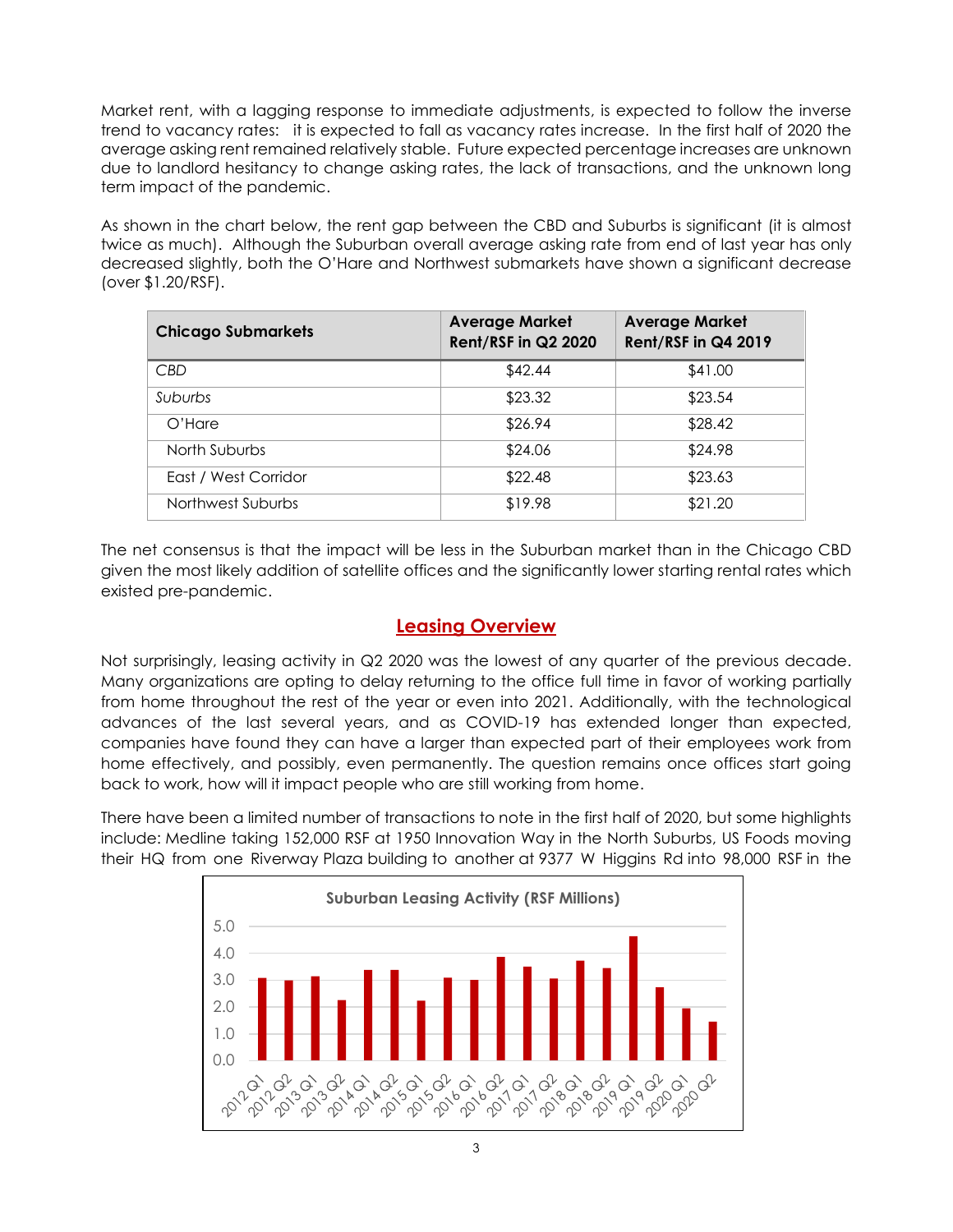O'Hare submarket, and Misumi moving into 45,000 RSF at 1515 E Woodfield Rd in the Northwest Suburbs. In contrast to the CBD, the Suburban market has not experienced a significant increase in subleases.

The average asking rent has been increasing slowly from its low in 2014. Asking rents are remaining stable as landlords do not want to change pricing due to the pandemic until competing landlords reduce asking rents.



### **Sales History**

Reflecting favorable tenant market conditions, market capitalization rates had been steadily increasing over the past three years. Although the below chart shows stabilization in 2<sup>nd</sup> Q 2020, it is because there have been no major transactions during Q2.



Sales velocity has been weak in the Suburban market over the past year and has not been strong for the past several years other than in 2015. Q2 2020 accounted for the lowest sales volume in the market since Q2 2012.